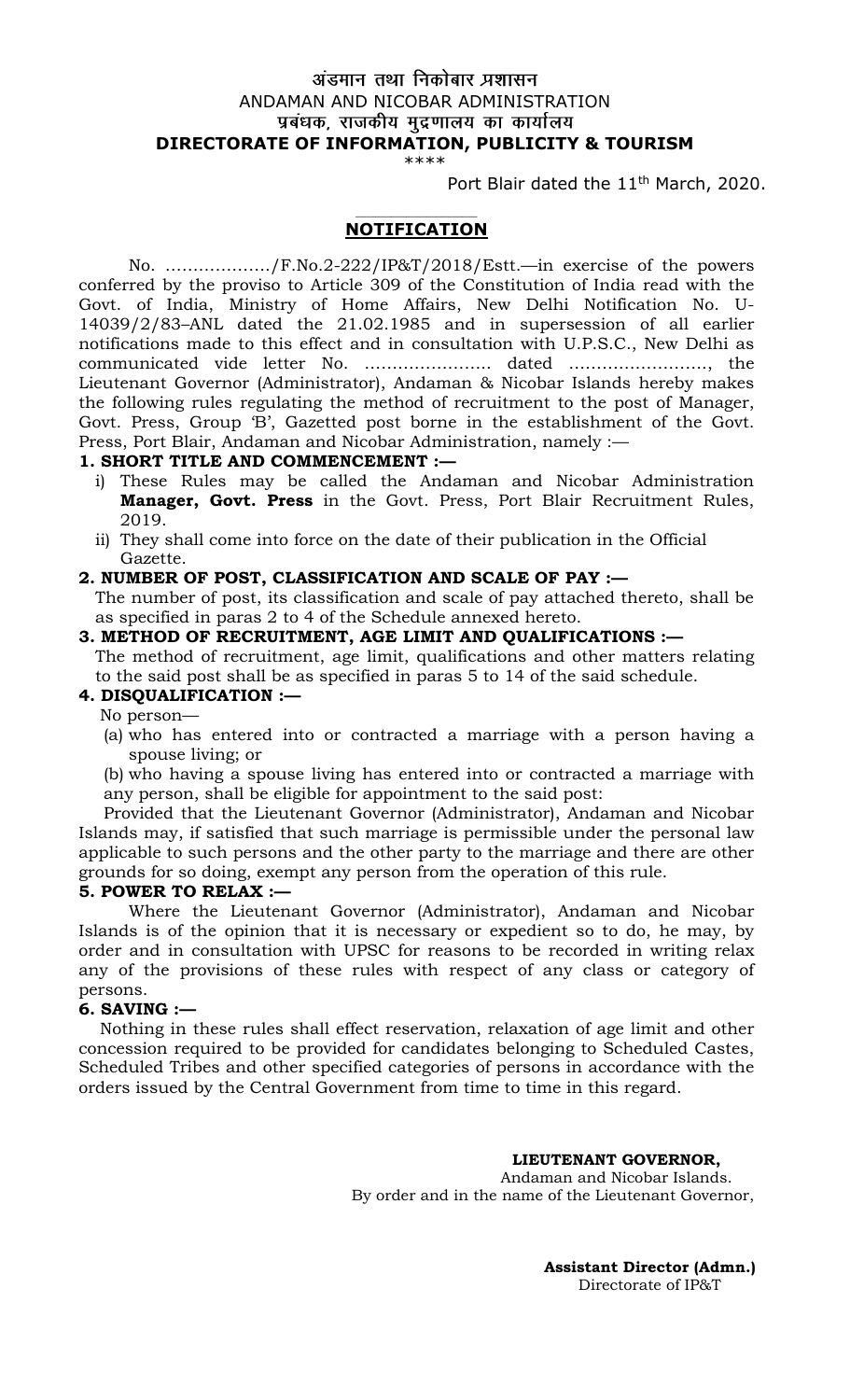# **SCHEDULE**

## **DRAFT RECRUITMENT RULES FOR THE POST OF MANAGER, GOVT. PRESS, PORT BLAIR IN THE GOVT. PRESS, PORT BLAIR**

| 1. | Name of post                                   | <b>MANAGER, GOVT. PRESS</b>                             |
|----|------------------------------------------------|---------------------------------------------------------|
| 2. | Number of post                                 | $:$ 1* (One) (2020)                                     |
|    |                                                | Subject to variation dependent on workload              |
| 3. | Classification                                 | General Central Service Group 'B' Gazetted,             |
|    |                                                | Non-Ministerial                                         |
| 4. | Scale of Pay                                   | : Level-7 (Rs.44900-142400)                             |
|    |                                                | (7 <sup>th</sup> CPC w.e.f 01.01.2016)                  |
| 5. | selection<br>Whether<br>post<br>or             | non-: Selection                                         |
|    | selection post                                 |                                                         |
| 6. | Age limit for direct recruits                  | Not exceeding 30 years                                  |
|    |                                                | (Relaxable for Govt. Servant upto 5 years in            |
|    |                                                | accordance with the instructions or orders              |
|    |                                                | issued by the Central Government).                      |
|    |                                                | NOTE: The crucial date for determining the age-         |
|    |                                                | limit shall be as advertised by UPSC.                   |
| 7. | Educational and other qualifications:          | <b>Essential:</b>                                       |
|    | required for direct recruits.                  | Diploma in Printing Technology with allied<br>(i)       |
|    |                                                | trades from a recognized Institution or                 |
|    |                                                | equivalent.                                             |
|    |                                                | (ii) 5 years' experience in a well-established          |
|    |                                                | printing Press/ Establishment including 2               |
|    |                                                | years in a supervisory capacity.                        |
|    |                                                | <b>Note:</b> (1)Qualification (s) are relaxable at the  |
|    |                                                | discretion of the UPSC in case of candidate             |
|    |                                                | otherwise well qualified.                               |
|    |                                                | <b>Note:(2)</b> Qualifications (s) regarding experience |
|    |                                                | (s) is/are relaxable at the discretion of the           |
|    |                                                | UPSC in case of candidate belonging to                  |
|    |                                                | Scheduled Castes and Scheduled Tribes if at             |
|    |                                                | any stage of selection, the UPSC is of the              |
|    |                                                | opinion that sufficient number of candidates            |
|    |                                                | from the communities possessing requisite               |
|    |                                                | experience are not likely to be available to            |
|    |                                                | fill up the vacancy reserved for them.                  |
| 8. | educational: Age- No.<br>Whether<br>and<br>age |                                                         |
|    | qualifications prescribed for direct           | Educational Qualifications : YES                        |
|    | recruits will apply in the case of             |                                                         |
|    | promotees                                      |                                                         |
| 9. | Period of probation, if any                    | $(02)$ Two years for Direct Recruitment                 |
|    |                                                | (01) One-year for Promotion and Deputation              |
|    |                                                | "In all cases of direct recruitment there is a          |
|    |                                                | mandatory induction training of atleast 2-weeks         |
|    |                                                | duration. Successful completion of training is a        |
|    |                                                | pre-requisite for completion of probation".             |
|    | 10. Method of recruitment whether              | by: By promotion failing which by transfer on           |
|    | direct recruitment or by promotion or          | failing<br>deputation<br>and<br>both<br>by<br>direct    |
|    | deputation/absorption<br>and<br>by             | recruitment                                             |
|    | percentage of the vacancies to be filled       |                                                         |
|    | by various methods                             |                                                         |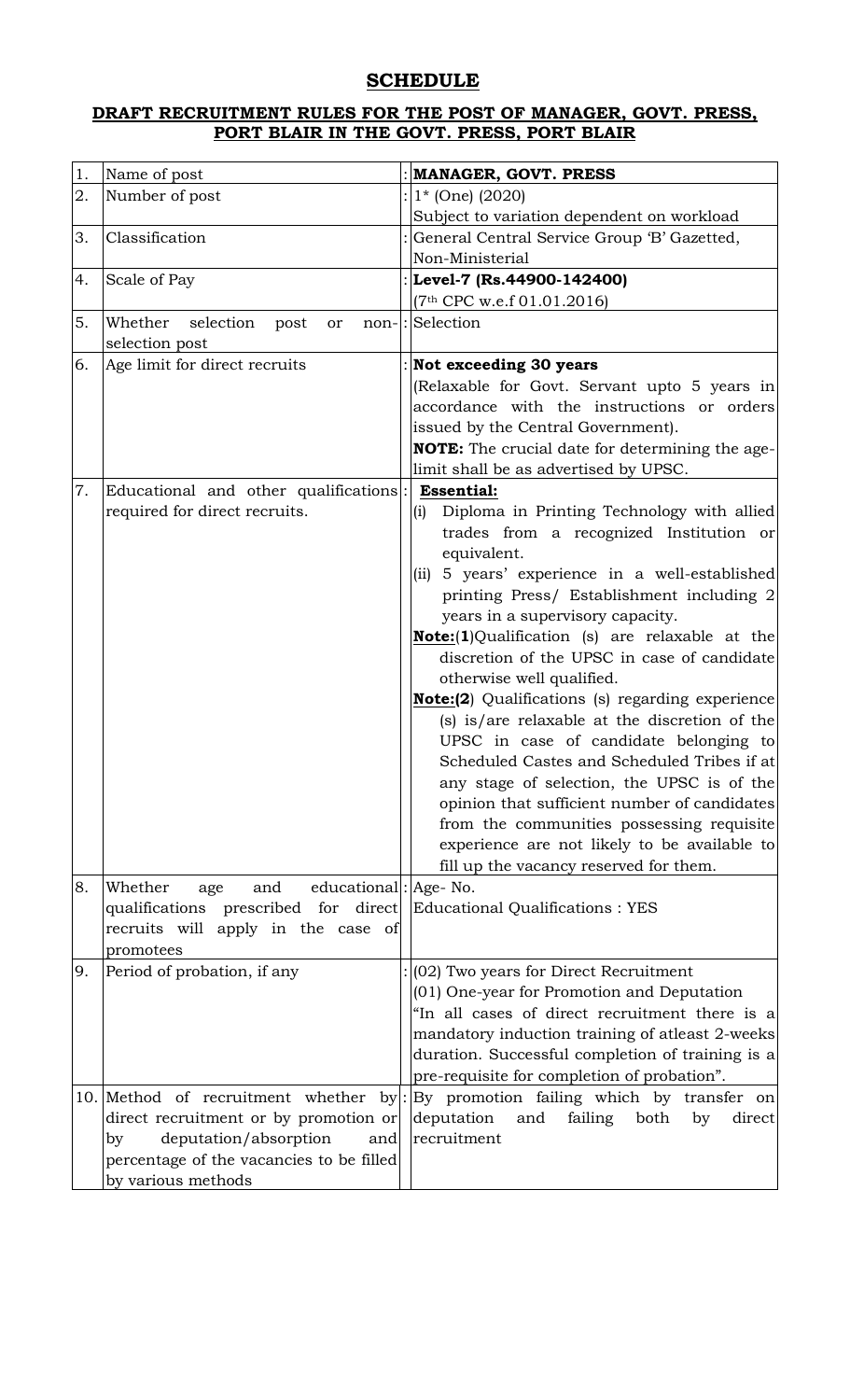| 11. In case of recruitment by promotion/ : Promotion/Absorption:    |                                                                                                                                  |
|---------------------------------------------------------------------|----------------------------------------------------------------------------------------------------------------------------------|
| deputation/ absorption grade from<br>which<br>promotion/deputation/ | Desk Top Publishing (DTP) Operator in<br>(i)<br>Level-6 (Rs.35400-112400) (Group 'B')<br>(Non-Gazetted) in the Pay Matrix with 5 |
| absorption to be made                                               | years service in the grade rendered after<br>appointment thereto on a regular basis.                                             |
|                                                                     | (OR)                                                                                                                             |
|                                                                     | Foreman/Assistant<br>Artist<br>$Re-$<br>(iii)<br>Level-5<br>toucher/Cameraman<br>in                                              |
|                                                                     | (Rs.29200-92300) (Group 'C') in the Pay                                                                                          |
|                                                                     | Matrix with 11 year's service in the grade<br>rendered after appointment thereto on a                                            |
|                                                                     | regular basis.                                                                                                                   |
|                                                                     | Note: The eligibility list for promotion shall be<br>prepared with reference to the date of completion by                        |
|                                                                     | officers of the prescribed qualifying service in the<br>respective grade/post.                                                   |
|                                                                     | <b>Note:</b> (1) The Juniors who have completed their                                                                            |
|                                                                     | qualifying/eligibility services are being considered for<br>promotion, their seniors would also be considered,                   |
|                                                                     | provided they are not short of the requisite                                                                                     |
|                                                                     | qualifying/eligibility service by more than half of<br>such qualifying eligibility service or two years,                         |
|                                                                     | whichever is less, and have successfully completed                                                                               |
|                                                                     | their probation period for promotion to the next<br>higher grade along with their juniors who have                               |
|                                                                     | already completed such qualifying eligibility service.<br><b>Transfer on Deputation:</b>                                         |
|                                                                     | Officers<br>under<br>the<br>(a)<br>Central/State                                                                                 |
|                                                                     | Governments/ Union Territories/ Public Sector                                                                                    |
|                                                                     | Undertakings:                                                                                                                    |
|                                                                     | (i)<br>Holding analogous post on regular basis.<br>(OR)                                                                          |
|                                                                     | (ii) With (5) five years service in the scale of pay<br>of Level-6 (Rs.35400-112400) in the Pay Matrix                           |
|                                                                     | in the Pay Matrix or equivalent in the parent                                                                                    |
|                                                                     | cadre/ department;                                                                                                               |
|                                                                     | (OR)                                                                                                                             |
|                                                                     | (iii) With (11) eleven years service in the scale of<br>pay of Level-5 (Rs.29200-92300) in the Pay                               |
|                                                                     | Matrix or equivalent in the parent cadre/                                                                                        |
|                                                                     | department;                                                                                                                      |
|                                                                     | <b>AND</b><br>(b) Possessing the educational qualifications                                                                      |
|                                                                     | and experience prescribed for direct recruitment                                                                                 |
|                                                                     | in Col.7 (The departmental candidates in the                                                                                     |
|                                                                     | feeder category who are in the direct line of                                                                                    |
|                                                                     | promotion will not be eligible for consideration<br>for appointment by deputation). Period of                                    |
|                                                                     | deputation in another ex-cadre post held                                                                                         |
|                                                                     | immediately preceding this appointment in the                                                                                    |
|                                                                     | same organization/ department shall ordinarily<br>not exceed 3 years.                                                            |
| 12. If the DPC exists, what its composition                         | $\mathbf{B}'$<br>Departmental<br>Promotion<br>Group                                                                              |
|                                                                     | <b>Committee/Departmental</b><br>Confirmation                                                                                    |
|                                                                     | <b>Committee (DCC)</b> consisting of:                                                                                            |
|                                                                     | 1. Chief Secretary — Chairman<br>2. Secretary (IP&T) — Member                                                                    |
|                                                                     | 3. Secretary (Perl) $-$ Member                                                                                                   |
| 13. Circumstances in which UPSC is to be                            | Consultation with UPSC<br>while<br>necessary                                                                                     |
| consulted in making recruitment                                     | making direct recruitment, selecting an officer                                                                                  |
|                                                                     | for appointment on deputation/ Absorption and<br>Composite Method and amending/relaxing any                                      |
|                                                                     | provisions of these rules.                                                                                                       |